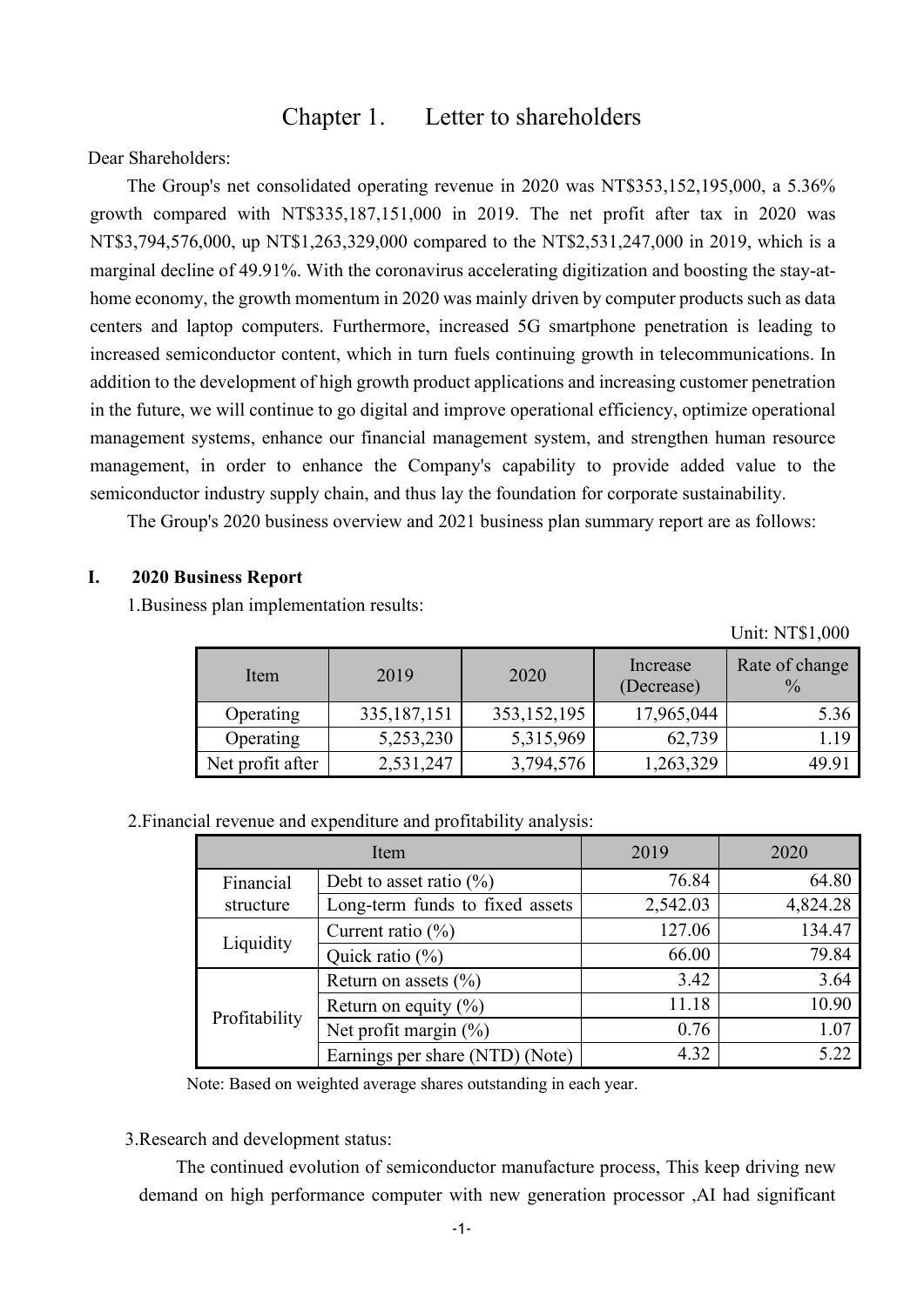enhancement on computing speed and capability, Wide Band Gap semiconductor components had been deployed to the market, 5G mobile communication with mobile phone and base station with mass deployment on each country; ORAN, edge computing, and WiFi 6E will be the next growth market. After these business environment changed, it create more new applications and new end user demands: high performance digital power supply, AI cameras, smart speakers, 800G switches and 800G optics modules, SiC and GaN applications in electric cars and base stations, time-of-flight laser components, Bluetooth 5.2 products and ultra-wide broadband, low power and high speed personal wireless LAN and new telecommunications technologies. All of them have become highlights of the next generation semiconductor industry. The WT Group is a distributor for key electronic components, such as: high performance x86 processors, neural embedded system image processor, high radio frequency components, Time of Flight infrared laser sensing component, multiple point far infrared sensing component, MEMS components, high performance microcontroller, cutting edge performance power components, high bandwidth ethernet switch fabric, and high precision analog components. To provide sufficient technology to support system design and product development in these new platforms, the WT Group will continue to invest and accumulate system integrated knowledge and technology to enhance the technical quality of team members. Furthermore, the WT Group will continue to cooperate with world-class chip design manufacturers to provide customers with high-quality technical services and total solutions. Research and development expenditures over the last three years are shown below:

|                                            |             |               | Unit: NT\$1,000 |
|--------------------------------------------|-------------|---------------|-----------------|
| Item                                       | 2018        | 2019          | 2020            |
| Net operating revenue                      | 273,416,485 | 335, 187, 151 | 353, 152, 195   |
| R&D expenses                               | 367,592     | 407,103       | 385,971         |
| R&D expenses as a<br>percentage of revenue | 0.13%       | $0.12\%$      | $0.11\%$        |

## **II. 2021 Business Plan Summary**

1.Operating strategy:

- (1) "Professional integrity and sustainable management" is the Group's business philosophy.
- (2) The Group's consistent service tenet is to "provide services to support downstream clients by reducing their R&D pipeline and increasing their competitiveness and to assist upstream suppliers through product promotion and marketing."
- (3) Focus on performance and efficiency in order to build a solid business team.
- (4) Monitor market trends and provide customers with technology-based services.
- 2.Expected sales volume and its basis:

The Group's main sales products consist of various electronic components. Due to the wide variety of products and large variation in unit price, adopting sales volume as a basis for measurement is not suitable. For the Group's overall sales expectations, based on the analysis of the market and macroeconomic development, the Group's core business is expected to show steady growth in the coming year.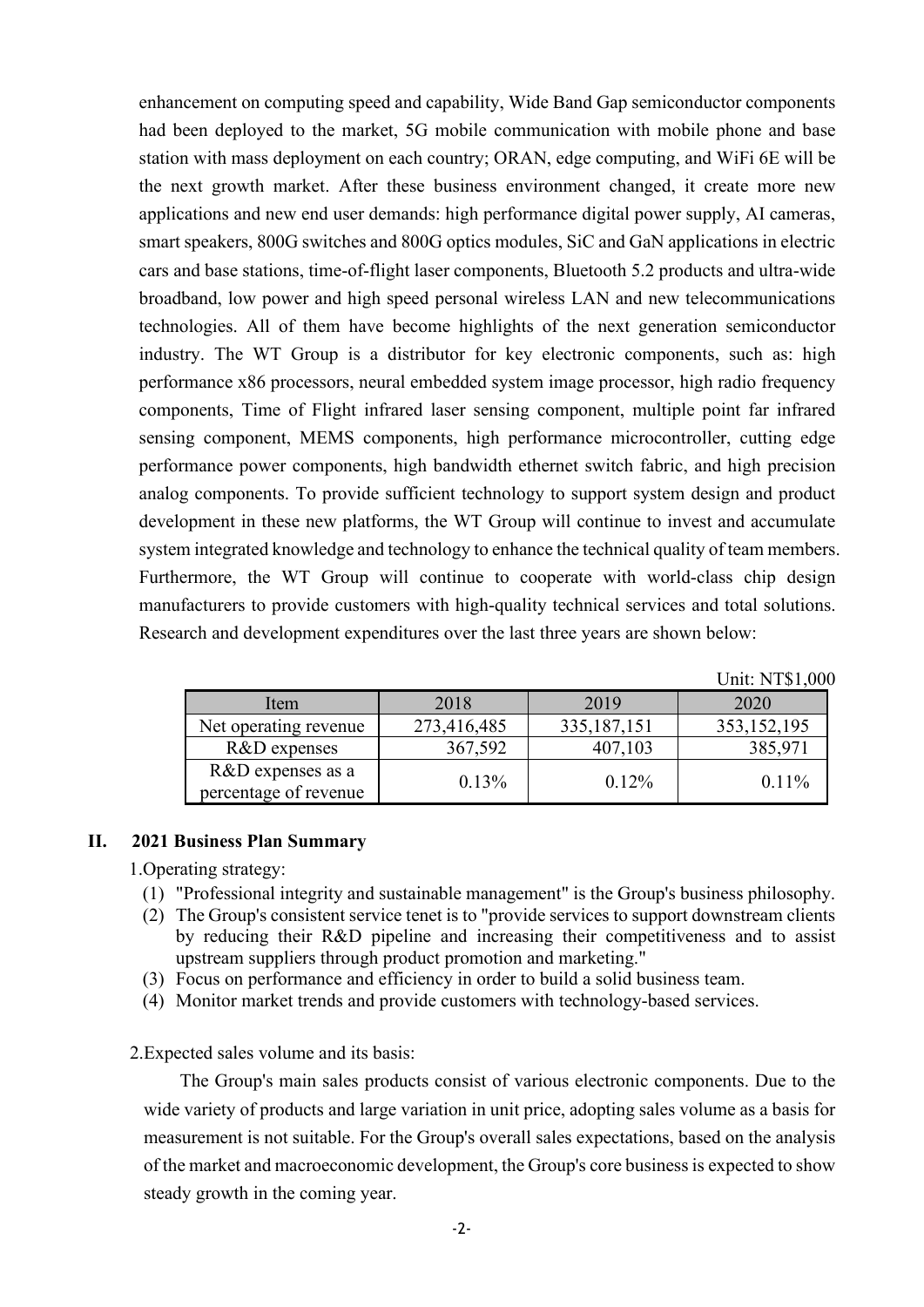3.Important production and sales policies:

- (1) Introducing new product lines and entering new application markets According to the Company's long-term development strategies and plan, introduce new product lines that meet market demand and expand the product portfolio. Strengthen product and market planning capabilities and improve the overall market positioning by expanding the penetration into the relevant automotive electronics, cloud data centers, smart Internet of Things, 5G related applications, industrial control, green energy, and medical instruments markets, among others. Strengthen the proportions of shipments of these products to continuously improve the product mix and growth rate.
- (2) Exploring new customers For the existing customer base, optimize management capabilities, improve service quality, and continuously increase the penetration rate of the Group's products. At the same time, actively expand new production lines for high-quality new customers and existing customers, as well as new application opportunities for existing products, especially in the Group's strategic development areas of automotive electronics, cloud data centers, industrial control, smart Internet of Things, and 5G applications. By providing high-quality technical support and total solutions, accelerate customers' timeliness in promoting products to the market, and develop close and longterm cooperation with leaders in various fields.
- (3) Improving value-added services Continue to go digital, and improve operating efficiency and reduce costs through AI enabled operations management systems and optimized internal processes. Create demand for vendors through solid customer relationships and rapid market response, and increase products' added value and the Group's profitability while providing solid technical support to help customers develop new products.
- (4) Effectively responding to changes in the macroeconomic environment Changes in the global economic climate, exchange rate fluctuations, changes in government-led economic and financial policies, and unexpected global public health events such as the coronavirus and climate change all affect the Group's financial and business operations and management. Therefore, in order to stabilize the Group's competitiveness in the market, the management and control capabilities with regard to inventory, the customer account collection period, accounts receivable, exchange rate hedging, and cash flow must also be improved. The organization and business activities must be adjusted as needed to respond to various changes.

## **III. The Group's Future Development Strategy**

In order to cope with the global industrial division of labor, improve overall competitiveness, and continue to increase the return on working capital and the return on equity, the Group's positioning strategies in Asia Pacific and emerging markets include the following: first, focusing on the Group's long-term development, introducing new product lines, entering